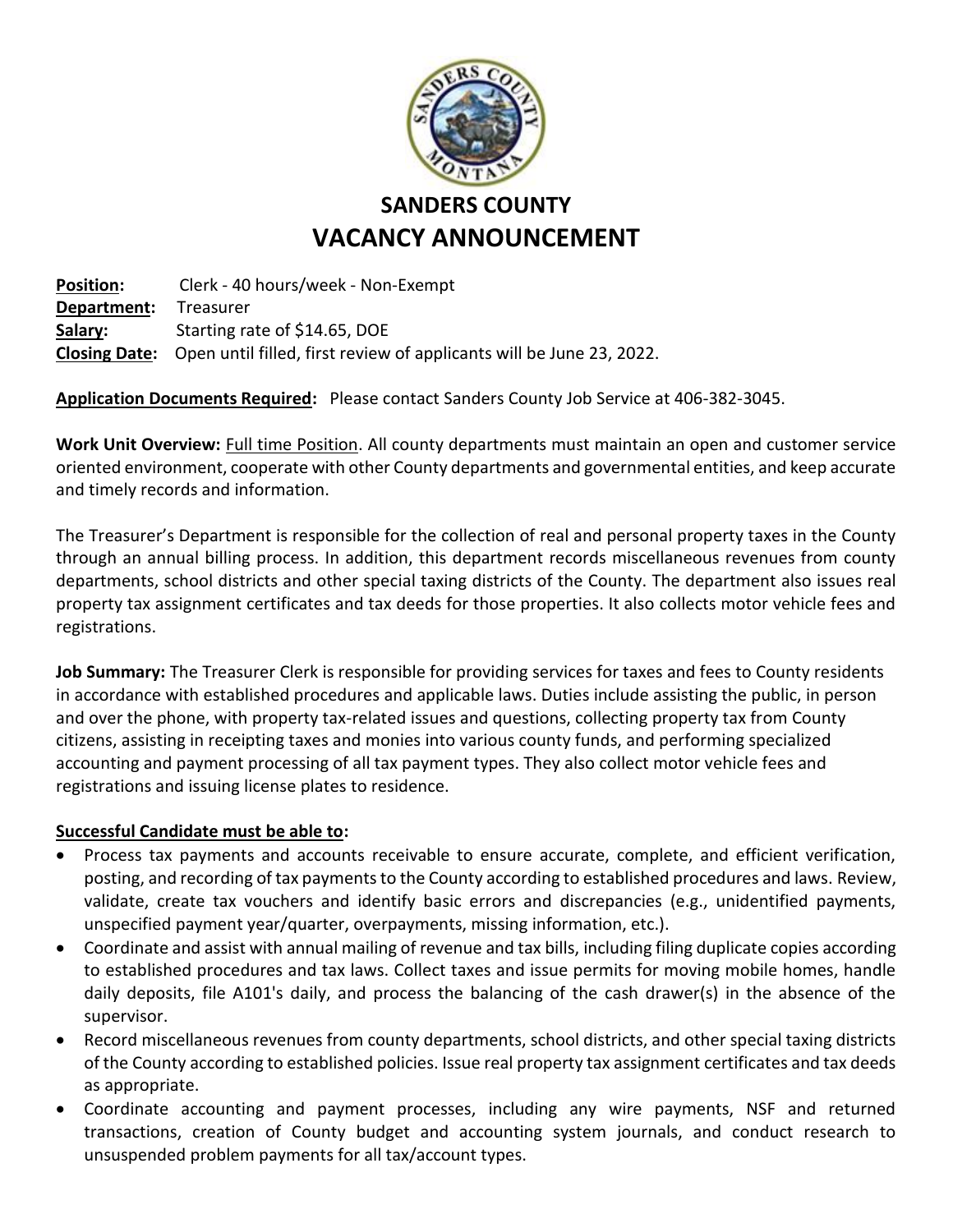- Resolve basic errors and discrepancies by verifying taxpayer information through review of other departments' and agencies' records, contacting taxpayers by phone or in writing, and/or requesting copies of checks from banks to identify proper posting.
- Process tax payments and accounts receivable to ensure accurate, complete, and efficient verification, posting, and recording of tax payments to the County according to established procedures and laws. Review, validate, and create tax vouchers and identify basic errors and discrepancies (e.g., unidentified payments, unspecified payment year/quarter, overpayments, missing information, etc.).
- Assist with taxpayer registration, which includes maintaining, updating, or adding taxpayer account information as submitted on paper documents or electronically filed tax returns via automated registration functions for a limited number of tax types. Assist with processing taxpayer account data to ensure accuracy, efficiency, and completeness. This may include establishing database files; receiving and verifying information, monitoring automated updates; generating reports; purging records as appropriate, and/or assisting with manual records management.
- Receipts all current and delinquent real estate, personal property and mobile home taxes
- Run delinquent tax lists for the Tax Lien Assignment process and for Sheriff's Sale on mobile homes and personal property; Tax lien assignments and redemptions; Writ of Executions on delinquent mobile homes and personal property
- Mobile home moving permits and TRP process in the motor vehicle computer
- Certification of taxes paid for surveys; manages bankruptcy documentations; mail tax statements and reminder cards for all taxes
- Collect for web tax subscriptions; research tax records; writes refund checks
- Handles incoming and outgoing correspondence; cleans up records and notes in the tax system
- Write "Z" licenses for County liquor licenses and firework permits
- Assist customers with the motor vehicle title and registration process by assessing their needs and explaining applicable requirements ordained by laws and rules. Direct customers to filling out the necessary paperwork and check for completeness and accuracy.
- Investigate customer backgrounds by searching appropriate databases to ensure there are no circumstances prohibiting them from attaining a particular license or registration. Respond to customer complaints and explain statutes and policies and procedures that apply to each situation.
- Verify accuracy and completeness of customer paperwork such as title, supporting documents, loan contracts, proof of insurance, and ensure all specific requirements are satisfied by reviewing paperwork. Identify missing information and documents and explaining any deficiencies to the customer.
- Identify problems in required documentation (e.g., signature not notarized, wrong odometer readings, etc.) based on application of established policies and contacts appropriate party to correct problem, returns paperwork, or refers complex problems to supervisor (e.g., out-of-state titles, etc.).
- Assign plate numbers and registration information for tax exempt vehicles (such as county, churches and city) handle customer form 2290-Federal Highway Use tax, complete paperwork for the Military, handicapped, ham radio, fire fighter professional exempt plates and non-profit organizational plates and process incoming mail daily. Enter all registration and title information into computer, ensuring that entries are accurate and logged/filed according to established procedures.
- Process completed applications and issue motor vehicle titles and licenses at the service counter according to department policies and applicable laws. This includes calculating and collecting appropriate fees, verifying collected amount with receipt amount and reconciling the cash drawer.
- Communicate with the public, dealerships, finance companies, and banks regarding title application procedures, license plate renewals, and other motor vehicle issues. This includes writing and sending correspondence to customers explaining fees, reasons for rejection of documentation, and policies and procedures.